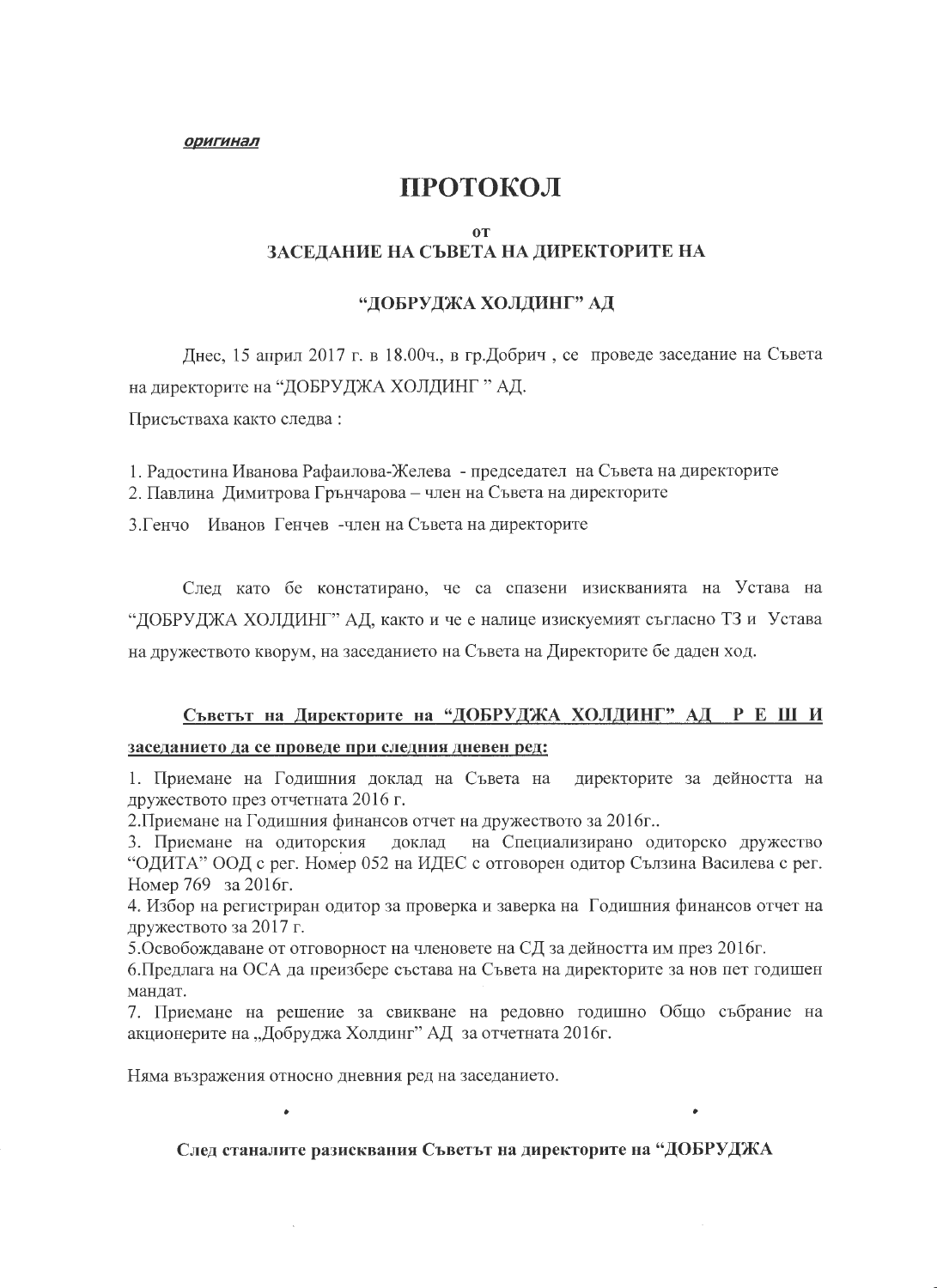## ХОЛДИНГ" АД

### РЕШИ:

#### По т. 1 от дневния ред:

Съвета на директорите приема Годишния доклад на Съвета на директорите за дейността на дружеството през 2016 г.

#### По т.2 от дневния ред:

Съвета на директорите приема Годишния финансов отчет на дружеството за 2016г.

#### По т .3 от дневния ред :

Съвета на директорите приема одиторския доклад на Специализирано одиторско дружество "ОДИТА" ООД с рег. Номер 052 на ИДЕС с отговорен одитор Сълзина Василева с рег. Номер 769 за 2016 г.

#### По т.4 от дневния ред:

Съвета на директорите приема решение за избор на регистриран одитор за проверка и заверка на Годишния финансов отчет на дружеството за 2017 г. – Предлага за одитор да бъде избран Специализирано одиторско дружество "ОДИТА" ООД с рег. Номер 052 на ИДЕС с отговорен одитор Сълзина Василева с рег. Номер 769 за проверка и заверка на ГФО за 2017 г.;

## По т. 5 от дневния ред;

Приемане на решение за освобождаване от отговорност на членовете на СД за дейността им през 2016 год.

## По т. 6 от дневния ред;

Преизбиране на Съвета на директорите за нов пет годишен мандат.

#### По т.7 от дневния ред:

Приемане на решение за свикване на редовно Годишно Общо събрание на акционерите на "Добруджа Холдинг" АД за отчетната 2016г.

Във връзка с т.7 от дневния ред: Председателят на Съвета на директорите на дружеството г-жа Желева запозна членовете на СД с изискването на чл.115, ал.1 от **ЗППИК** публичното дружество да проведе редовното си Общо събрание на акционерите до края на първото полугодие след приключване на отчетната година и предложи на СД да бъде прието решение за свикване на редовно годишно Общо събрание на акционерите на "Добруджа Холдинг" АД на 10.06.2017 г. от 10:00 часа а при липса на кворум на 25.06.2017г. от 10:00часа в гр.Добрич, ул.Независимост 14 в Конферентната зала в сградата на НТС.

Не бяха направени други предложения от членовете на СД. След проведените обсъждания:

## СЪВЕТЪТ НА ДИРЕКТОРИТЕ РЕШИ :

На основание чл. 115, ал.1 от ЗППЦК и във връзка с Устава на дружеството, СВИКВА редовно годишно Общо събрание на акционерите на "Добруджа Холдинг" АД на 10.06.2017.г. от 10:00 часа а при липса на кворум на 25.06.2017.г. от 10:00 часа в гр.Добрич, ул. Независимост 14 в Конферентната зала в сградата на НТС при следния ДНЕВЕН **РЕД:** 

1. Приемане на Годишния доклад на Съвета на директорите за дейността на дружеството през 2016г.; Проект за решение - ОС приема Годишния доклад на Съвета на директорите за дейността на дружеството през 2016 г.

2. Приемане на Годишния финансов отчет на дружеството за 2016г. .; Проект за